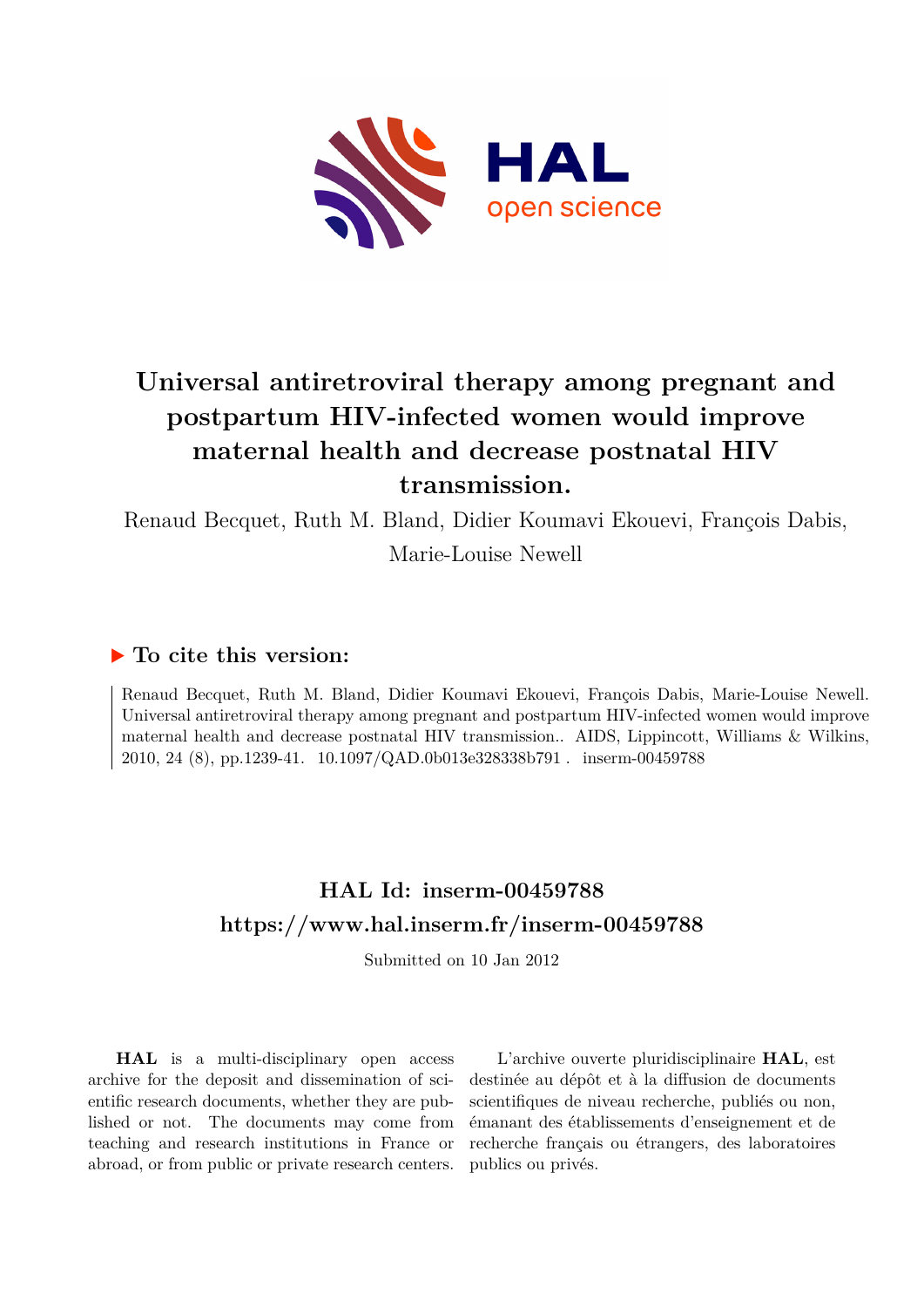## **Universal ART among pregnant and post-partum HIV-infected women would improve maternal health and decrease postnatal HIV transmission**

Renaud BECQUET, PhD<sup>1,2</sup>, Ruth BLAND, MBChB, MD<sup>3,4</sup>, Didier K. EKOUEVI, MD, PhD<sup>2,5</sup>, François DABIS, MD, PhD<sup>1,2</sup>, Marie-Louise NEWELL, MBChB, PhD<sup>3,6</sup>

- 1 INSERM, Unité 897, Centre de Recherche "Epidémiologie et Biostatistique", Bordeaux, France
- 2 Institut de Santé Publique Epidémiologie Développement (ISPED), Université Victor Segalen Bordeaux 2, Bordeaux, France
- <sup>3</sup> Africa Centre for Health and Population Studies, University of KwaZulu-Natal, Somkhele, South Africa
- <sup>4</sup> Division of Developmental Medicine, University of Glasgow, Glasgow, United Kingdom
- <sup>5</sup> ANRS site in Côte d'Ivoire (PAC-CI), Centre Hospitalier Universitaire de Treichville, Abidjan, Côte d'Ivoire
- <sup>6</sup> Centre for Paediatric Epidemiology and Biostatistics, Institute of Child Health, University College London, London, United Kingdom

#### *Corresponding author*

#### Renaud Becquet

INSERM Unité 897, Institut de Santé Publique Epidémiologie Développement (ISPED), Université Victor Segalen Bordeaux 2, 146 rue Léo Saignat, 33076 Bordeaux, France Tel: +33.(0)5.57.57.45.35, Fax: +33.(0)5.57.57.56.30 E-mail: Renaud.Becquet@isped.u-bordeaux2.fr

#### *Sponsorship*

ANRS, Paris, France. SIDACTION, Paris, France. Wellcome Trust, London, UK.

### *Word count*

649 words, 8 references, 1 table.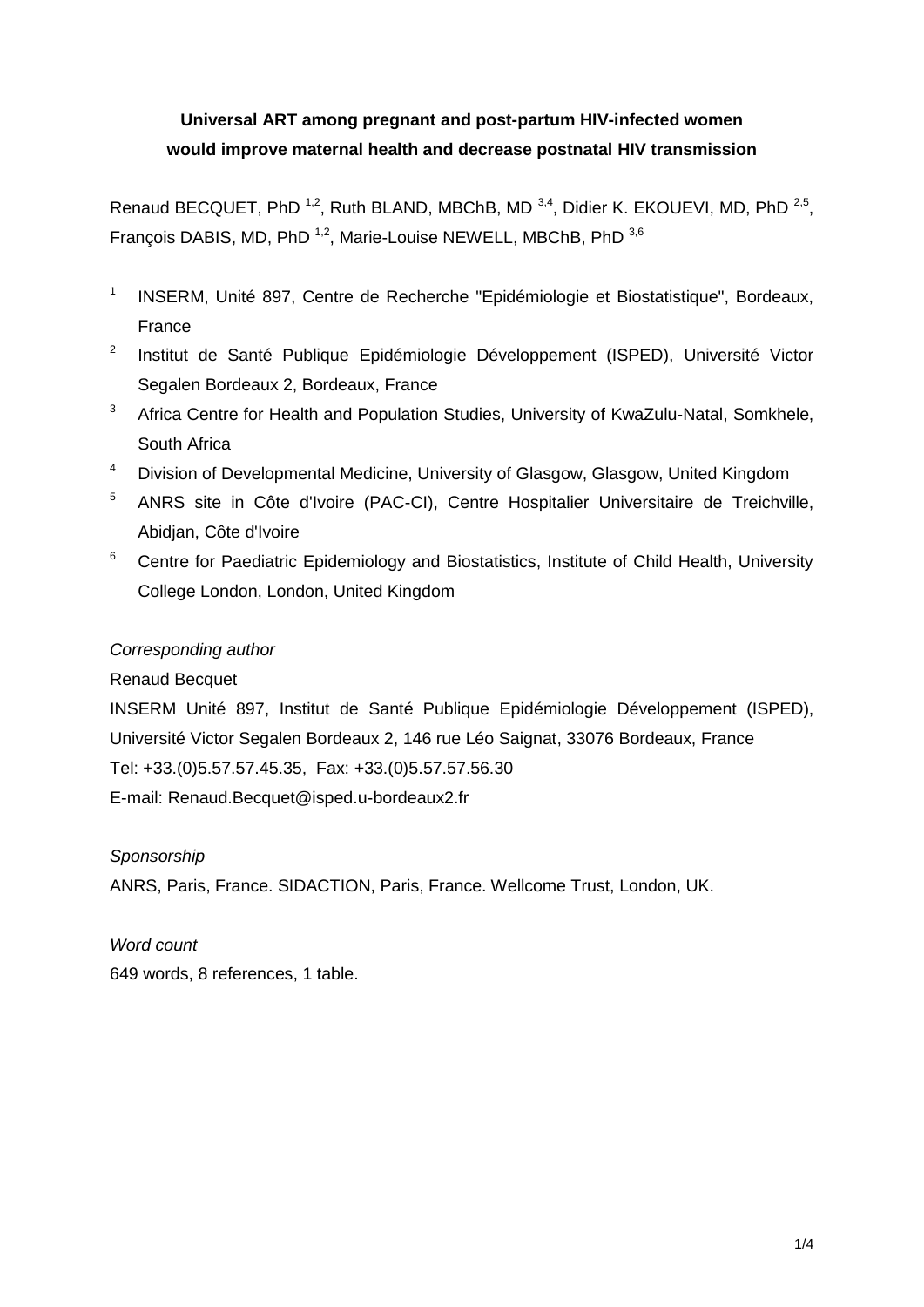In a recent issue of AIDS, the Zvitambo study group from Zimbabwe showed increased postpartum mortality among HIV-infected women with high CD4 count who were not eligible for and not receiving antiretroviral therapy (ART), compared to HIV-uninfected post-partum women from the same population [1]. In the two years post-partum, the adjusted mortality hazard ratio (95% confidence interval) was 7.3 (3.6-15.1) among HIV-infected women with baseline CD4 between 600 and 800 cells/ml, compared to the reference category of HIV uninfected women [1]. The authors therefore argued the case for early ART initiation among all pregnant and post-partum women in Africa, irrespective of CD4 count or treatment eligibility. We entirely agree with this interpretation of their findings, in particular because such a strategy would also contribute to the elimination of paediatric HIV in breastfeeding populations.

To prove this point, we combined data from two cohorts in South [2] and West Africa [3] to evaluate mother-to-child transmission (MTCT) risk through breastfeeding [4]. Similar to the Zvitambo trial, maternal ART was unavailable at the time of the study in these two populations. In this pooled analysis, breastfeeding duration was a median of 6.4 months (inter-quartile range: 4.4-12.4), shorter than usually observed in African settings; postnatal transmission rates were thus similarly lower than seen elsewhere. Overall, 70% of these HIVinfected pregnant breastfeeding women had CD4 counts above 350 cells/ml (Table 1), and would therefore not have been eligible for ART for their own health according to the most recently agreed international recommendations [5]. In the absence of ART intervention, the cumulative risk of HIV transmission through breastfeeding in the first 18 months of life was substantial in this group (4.8%), despite there high CD4 count, accounting for 53% of all cases of breastfeeding transmission (the remaining 47% of postnatal transmission cases occurred among women with <350 CD4 cells/ml). Further, even women with baseline CD4 counts above 500 or above 700 cells/ml were at substantial risk of postnatal transmission (Table 1). These findings highlight the crucial need for an antiretroviral-based interventions also among women with higher CD4 counts, so that the risk of HIV transmission can be significantly reduced for all HIV-exposed infants. If ART had been provided to these women with CD4 counts over 350, the expected MTCT rate would have been at least halved, as per European experience [6].

In the recently released WHO guidelines on the use of antiretroviral drugs for treating pregnant women and preventing HIV infection in infants, two options of similar efficacy are offered for women with CD4 count above the 350 CD4 treatment eligibility threshold [7]. Option A consists in providing maternal zidovudine prophylaxis from the second trimester of pregnancy until delivery, followed by daily oral nevirapine to the breastfed infant until all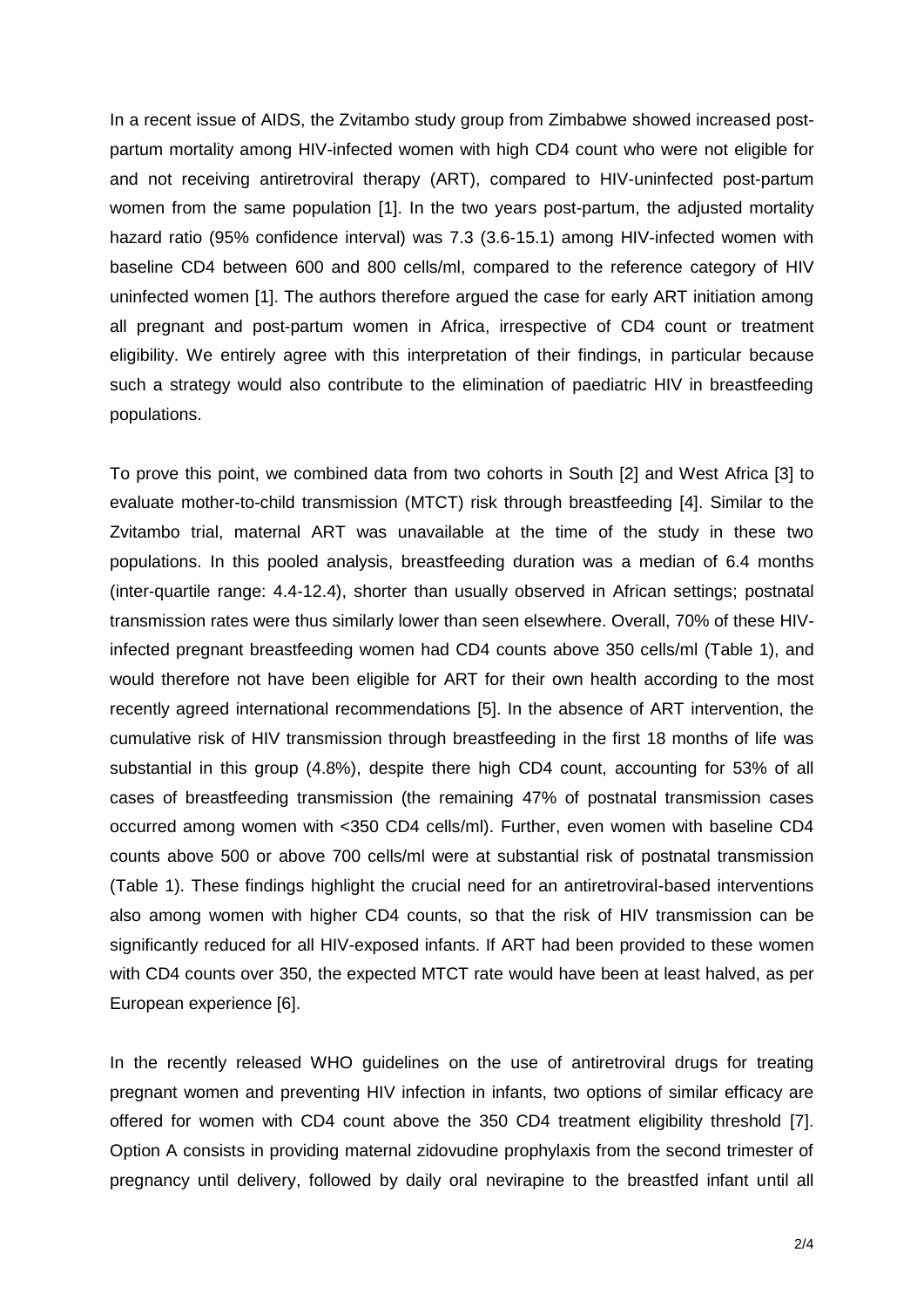breastfeeding has ceased. Option B consists of the provision of maternal triple antiretroviral prophylaxis (as per ART for treatment) starting from the second trimester of pregnancy until all exposure to breast milk has ended.

The new results from the Zvitambo study clearly support the initiation of triple antiretroviral prophylaxis among all pregnant women and continued throughout breastfeeding exposure, following option B, not only to prevent mother-to-child HIV transmission and enable safer breastfeeding practices, but importantly also to improve maternal health. Both eligible and ineligible women would then be receiving the same triple antiretroviral regimen, which would make this universal strategy easier to implement at a population level [8]. However, in a context where all pregnant women would be offered triple antiretroviral regimens, the question of whether and when to stop this intervention in women who are not eligible for ARV treatment according to the current international guidelines is of particular interest. The risk for maternal health of stopping maternal triple ARV prophylaxis after breastfeeding cessation among women with high CD4 count is unknown. Hence, this strategy would need to be assessed in carefully conducted field studies in terms of acceptability, efficiency and maternal and infant safety.

- 1. Hargrove J, Humphrey J, Zvitambo study group. **Mortality among HIV-positive postpartum women with high CD4 cell counts in Zimbabwe**. *AIDS* 2010,24:F11-F14.
- 2. Coovadia HM, Rollins NC, Bland RM, Little K, Coutsoudis A, Bennish ML, Newell ML. **Motherto-child transmission of HIV-1 infection during exclusive breastfeeding: the first six months of life.** *Lancet* 2007,369:1607-1616.
- 3. Becquet R, Bequet L, Ekouevi DK, Viho I, Sakarovitch C, Fassinou P*, et al.* **Two-year morbidity–mortality and alternatives to prolonged breast-feeding among children born to HIV-infected mothers in Côte d'Ivoire**. *PLoS Medicine* 2007,4:e17.
- 4. Becquet R, Bland R, Leroy V, Rollins NC, Ekouevi DK, Coutsoudis A*, et al.* **Duration, pattern of breastfeeding and postnatal transmission of HIV: pooled analysis of individual data from West and South African cohorts**. *PLoS One* 2009,4:e7397.
- 5. WHO. **Rapid advice: Antiretroviral therapy for HIV infection in adults and adolescents**. In; 2009:http://www.who.int/hiv/pub/arv/rapid\_advice\_art.pdf (accessed: January 20, 2010).
- 6. Townsend CL, Cortina-Borja M, Peckham CS, de Ruiter A, Lyall H, Tookey PA. **Low rates of mother-to-child transmission of HIV following effective pregnancy interventions in the United Kingdom and Ireland, 2000-2006**. *Aids* 2008,22:973-981.
- 7. WHO. **Rapid advice: Recommendations for Use of Antiretroviral Drugs for Treating Pregnant Women and Preventing HIV Infection in Infants**. In; 2009:http://www.who.int/hiv/pub/mtct/rapid\_advice\_mtct.pdf (accessed: February 1, 2010).
- 8. Becquet R, Ekouevi DK, Arrive E, Stringer J, Meda N, Chaix ML*, et al.* **Universal antiretroviral therapy for pregnant and breast-feeding HIV-infected women: towards the elimination of mother-to-child transmission of HIV-1 in resource-limited settings**. *Clin Infect Dis* 2009,49:1936-1945.